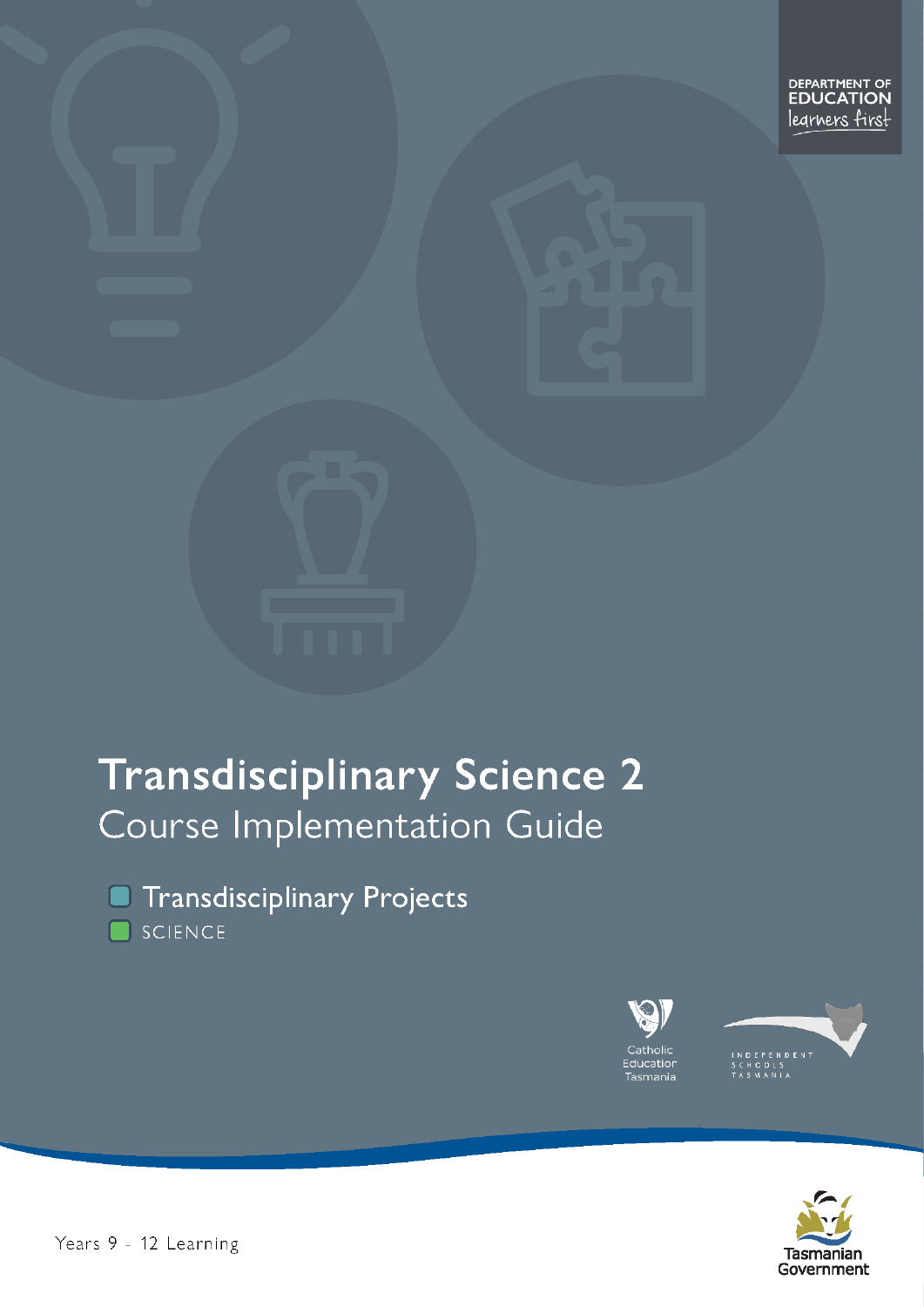# **TABLE OF CONTENTS**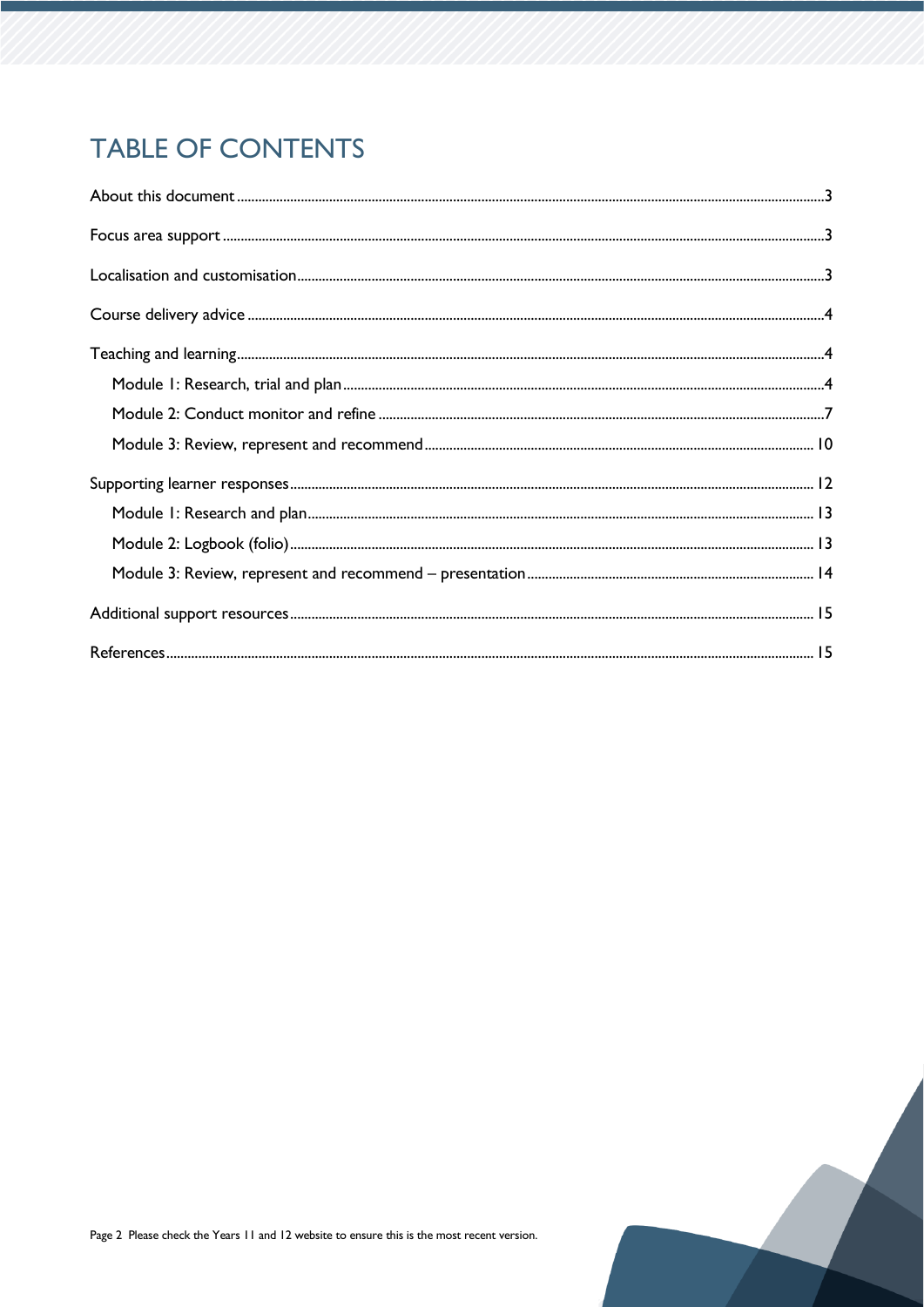# Course Implementation Guide Transdisciplinary Science (TDS215122)

# <span id="page-2-0"></span>About this document

This course implementation guide supports the course document<sup>1</sup>. It supports teachers to create active and engaging learning experiences.

The Department of Education's [A Pedagogical Framework](https://documentcentre.education.tas.gov.au/_layouts/15/DocIdRedir.aspx?ID=TASED-1629159896-383) has informed this resource.

# <span id="page-2-1"></span>Focus area support

This is a transdisciplinary projects course.

Transdisciplinary Science 2 gives learners the opportunity to inquire deeply into an application of science that is valued in Tasmania. The choice of possible focuses is to be outlined and negotiated between teachers and learners. There will need to be processes in place to ensure that the inquiry is achievable.

Teachers will support learners to engage with and practice processes that underpin scientific inquiry, including data collection and connections with local, national and global science. Teachers should guide learners, gradually releasing responsibility for monitoring and progress as learners make their own connections and apply the science for themselves.

Teachers will support learners to build on the critical thinking skills as they represent, reorganise and draw conclusions from data collected. Learners will utilise and build on their scientific knowledge to consider, analyse and refine their inquiry. A coherent presentation of the whole inquiry will need to occur by the end of the course.

# <span id="page-2-2"></span>Localisation and customisation

#### **Localisation**

- Learners, within the constraints of what is possible on individual sites, will be increasingly responsible for their inquiry and progress.
- All providers should have access to replicable Tasmanian examples of scientific study wherever they are situated.
- If delivered remotely, this course would need local support for learners to conduct their inquiry.
- Implementation of this course could occur alongside the proposed Transdisciplinary Science 3 course.

#### **Customisation**

Opportunities exist to customise learning and content throughout the course. Examples of this include:

• providers should guide the broad focused that are possible within their context, considering the resources and expertise available.

<sup>&</sup>lt;sup>1</sup> A 'course document' refers to accredited course information on the **TASC** website.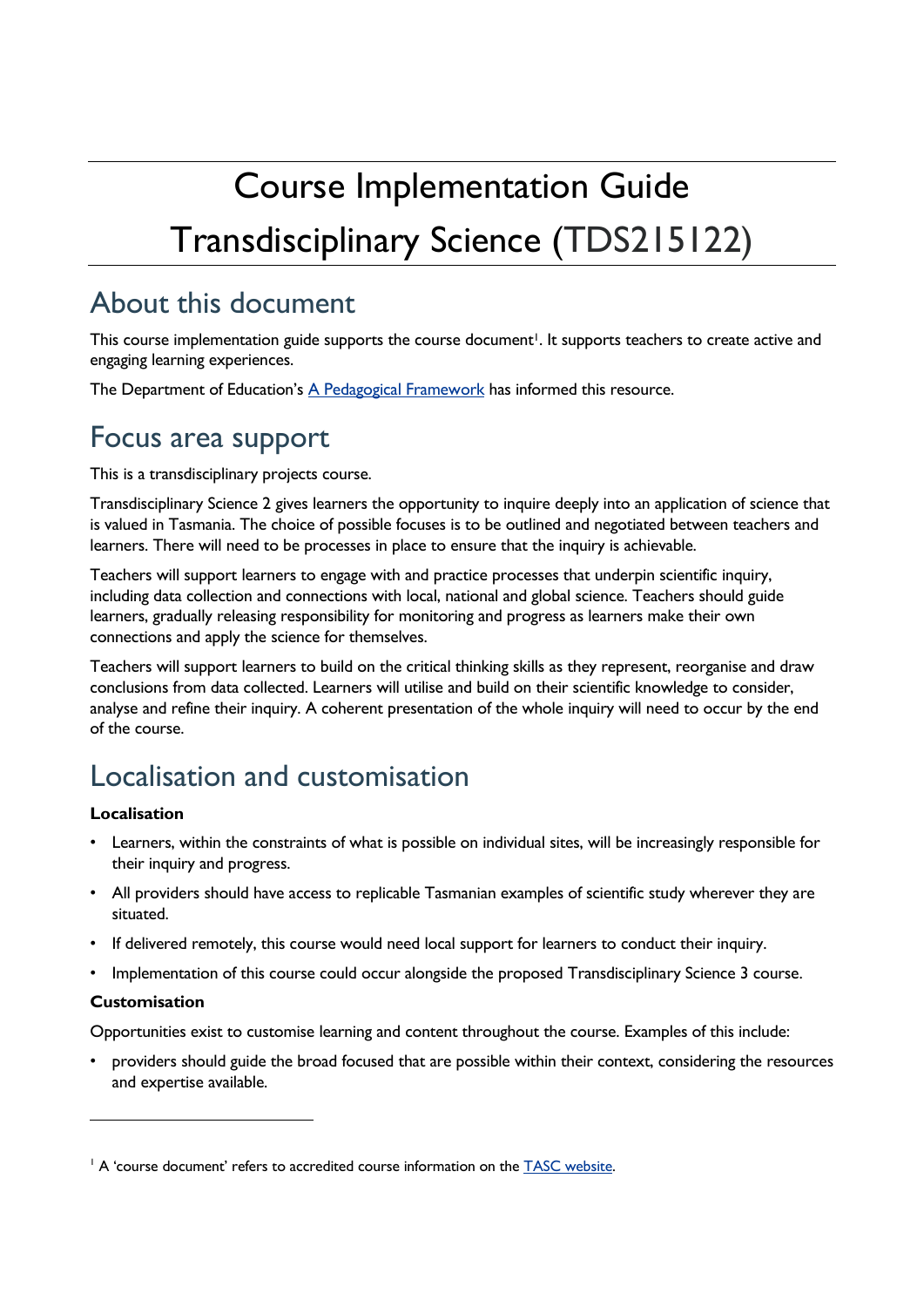- Tasmanian applications of science and learners engaging with them is central to this course.
- choosing a range of modes and methods to gather evidence of understanding for depth of engagement and replication of scientific practice.
- as they progress learners will differentiate their own work through self and peer assessment and discussion.
- longitudinal scientific inquiry and the associated evidence of learning are ideally suited to delivery and management online.

# <span id="page-3-0"></span>Course delivery advice

| Module                                        | Subtopic                                                           | <b>Indicative Times</b>                                    |
|-----------------------------------------------|--------------------------------------------------------------------|------------------------------------------------------------|
| Module I - Research, trial and<br>plan        | Research and trial                                                 | 30 hours - weighted towards the<br>beginning of the Module |
|                                               | Planning                                                           | 20 hours - weighted towards the<br>end of the Module       |
| Module 2 - Conduct, monitor<br>and refine     | Researching and refining context                                   | 10 hours - throughout module                               |
|                                               | Researching and refining scientific<br>knowledge and methodologies | 10 hours - throughout module                               |
|                                               | Conducting and refining inquiry<br>design                          | 30 hours - throughout module                               |
| Module 3 - Review, represent<br>and recommend | Finalise collection of evidence<br>from Module 2                   | First 20 hours                                             |
|                                               | Analysis and presentation of<br>inquiry                            | Final 30 Hours                                             |

# <span id="page-3-1"></span>Teaching and learning

## <span id="page-3-2"></span>Module 1: Research, trial and plan

The following learning outcomes are a focus for this module:

- 1. collaborate with others and monitor, reflect on, and manage their learning within a scientific inquiry
- 2. plan, collect and analyse data within a specific application of science to inquire into a system
- 3. apply concepts and processes from selected scientific theories and models to inquire into a system
- 4. communicate data and information using standard scientific conventions for qualitative and quantitative representation and comment on its reliability
- 5. explain the context of their inquiry locally, nationally and globally and relationships between technology, science and the broader community for a particular scientific application
- 6. apply information they have researched to implement processes and trial methodologies while inquiring into a system.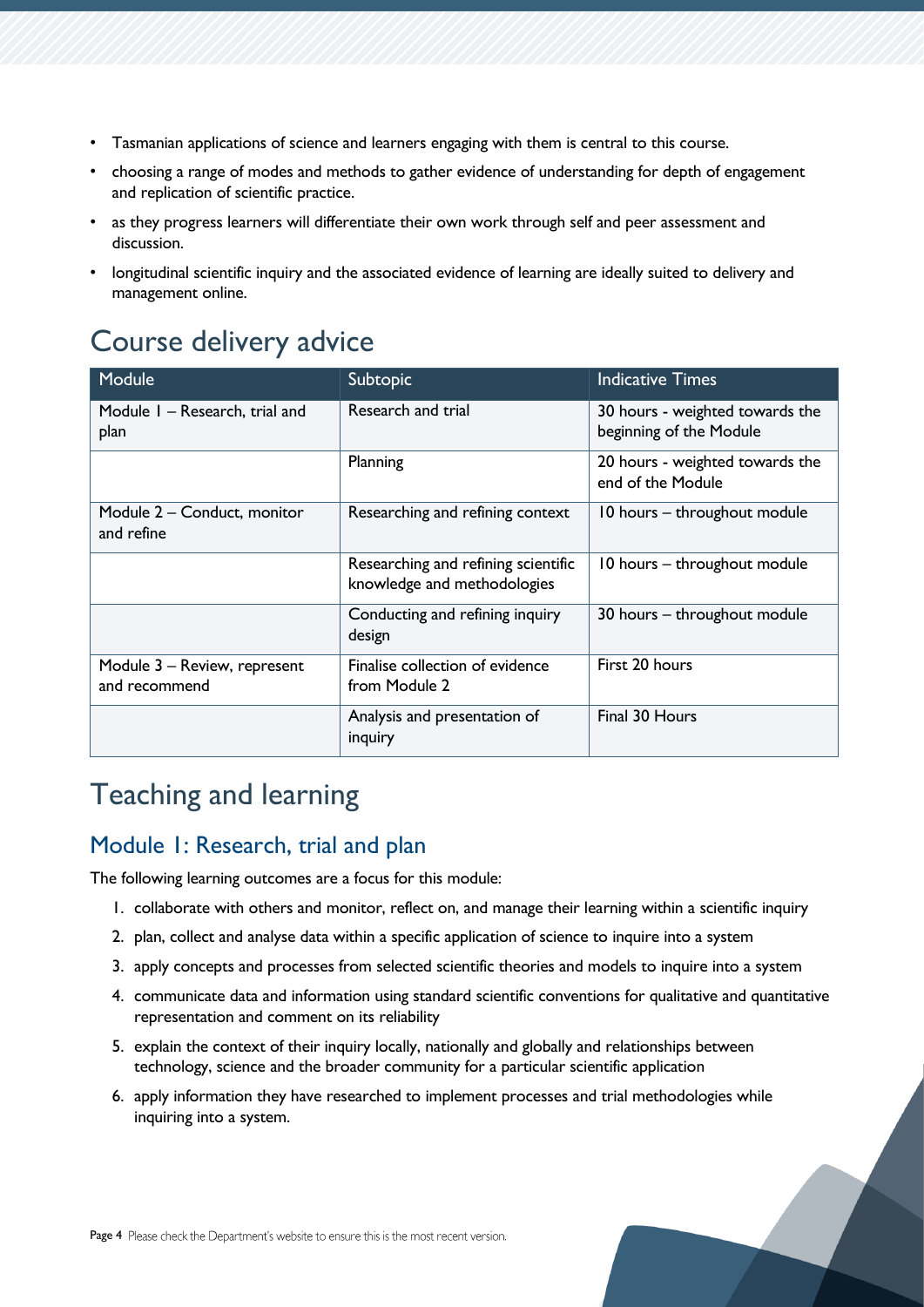### Module 1: Teaching strategies

In this course, where responsibility for learning is gradually released, teachers will need to be explicit. Learners will need to have clear parameters of what scientific focuses can be investigated and the resources available. This this will enable all learners understand the intention and goals of all tasks they complete. This will also prepare them for the inquiry they will be responsible for in the rest of the course.

Teachers can use the Inquiry Project Approval Procedures to set road-markers for learners. This will support them to assess their and their peers' progress. The structure of the logbook should support learners to record and organise their knowledge, skills and reflections. Allowing them to track their progress in a way that is accessible. The first point where the learners will have to access their own work in-depth will be the Research and Plan Work Requirement at the end of the module.

The use of a digital logbook to aid in continual self, peer and teacher assessment is recommended. In addition, a digital logbook provides a flexible means for learners to document and access what they have found. Learners will need significant guidance throughout this module on how to use the folio. This should include regular structured time to complete and reflect on their progress, including self and peer assessment.

While the learners are exploring the Tasmanian context and possible focuses for their inquiry it is appropriate to begin with a structured common inquiry. This will help with understanding of inquiry processes and offers opportunities for teaching the required skills and habits.

### Module 1: Examples of learning activities

#### The why for learners

These activities describe how to help learners set goals and make connections:

- Learners spend time exploring observable phenomena on a field trip. Once they have made their observations ask them to brainstorm explaining what can be measured about what they have observed. Use their ideas to illustrate the transdisciplinary nature of science.
- Share with learners some applications of science in Tasmania. Discuss the range of sciences used within each application. Ask the learners to identify three applications that they might find interesting. Learners can then generate questions they have about one of these.
- Organise a class discussion with a scientist to discuss how they work to further the understanding in their field, the science that it relates to and the equipment they use. Learners reflect on what they might want to know more about in the scientist's field of study.

#### The what for learners

These activities describe how to help learners to grasp big ideas and key understandings, make links to prior learning and organise new information:

- Learners undertake a short, structured inquiry related to a provider supported focus. Learners step though the inquiry process and how to use the structure of the logbook to aid in recording and reflecting on data and information and creating science-based explanations.
- Learners research the problems for Tasmania scientists are helping to solve related to their area of study. Use this information to narrow the possible inquiry questions for each learner.
- Learners choose from a provided range of focuses and are given a list of scientific applications conducted in Tasmania related to that focus. Learners can then research two or three applications to further understand the science involved and how its applied.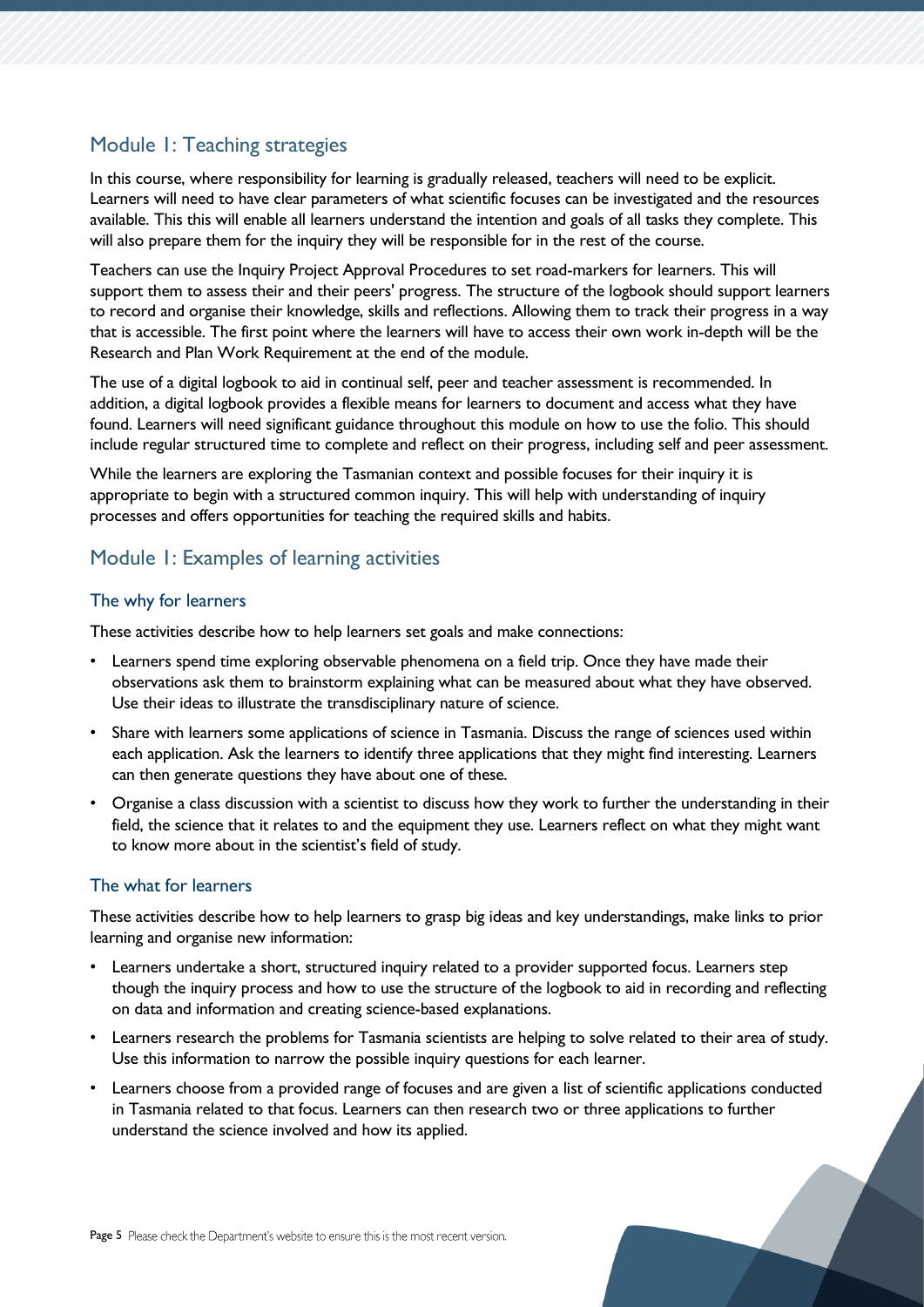#### The how for learners

These activities describe how to support learners to create, transfer and deepen knowledge and understanding:

- Learners trial simple methodologies to investigate their possible inquiry question using a set of resources common to all the class. Using these trials and the links with the scientific understanding learners can start to plan their inquiry.
- Where appropriate learners reference First Nations Tasmanians' knowledge which can aid in understanding the context for their possible inquiry. This knowledge may be useful for the context or scientific understanding of the systems investigated.
- Learners experiment with different ways to represent their data and information. What variables can they measure? What might it tell them? Which are the dependent and independent variables? How are they related? How do they relate to the possible inquiry questions?
- Learners plan a rough set of investigations for their inquiry and share it with their peers for feedback. Once this feedback has been addressed, the teacher can assist and support the learner to develop a risk management plan. The learner can then consult with the laboratory manager.

#### Module 1: Focus area guidance

#### Engage and ideate

- Learners, using their prior knowledge, will engage with and ideate a focus of inquiry that is relevant to our community.
- Learners will discover that in practice science draws from many scientific disciplines.
- The emphasis will be on the Tasmanian context with some links to national and global context only where appropriate or useful.

#### Connect and apply

- By researching, connecting and iteratively inquiring into this focus learners will begin to understand its general place in Tasmania, nationally and globally, and explore the theories, models and methodologies that are key to creating knowledge.
- The application of science through inquiry, reflection and refinement of understanding at every stage is key to this module.
- Learners should prepare to question their work and return to earlier work to ensure they build their knowledge.

#### Exhibit and reflect

- In this module, trialling processes and methodologies is crucial to prepare for further inquiry.
- Through this process possible lines of inquiry will emerge to be further refined in Module 2. Learners will have the opportunity to demonstrate their findings and plans through a folio
- Learners will then analyse their understanding and experience to choose a focus, and plan, for further investigation in Module 2.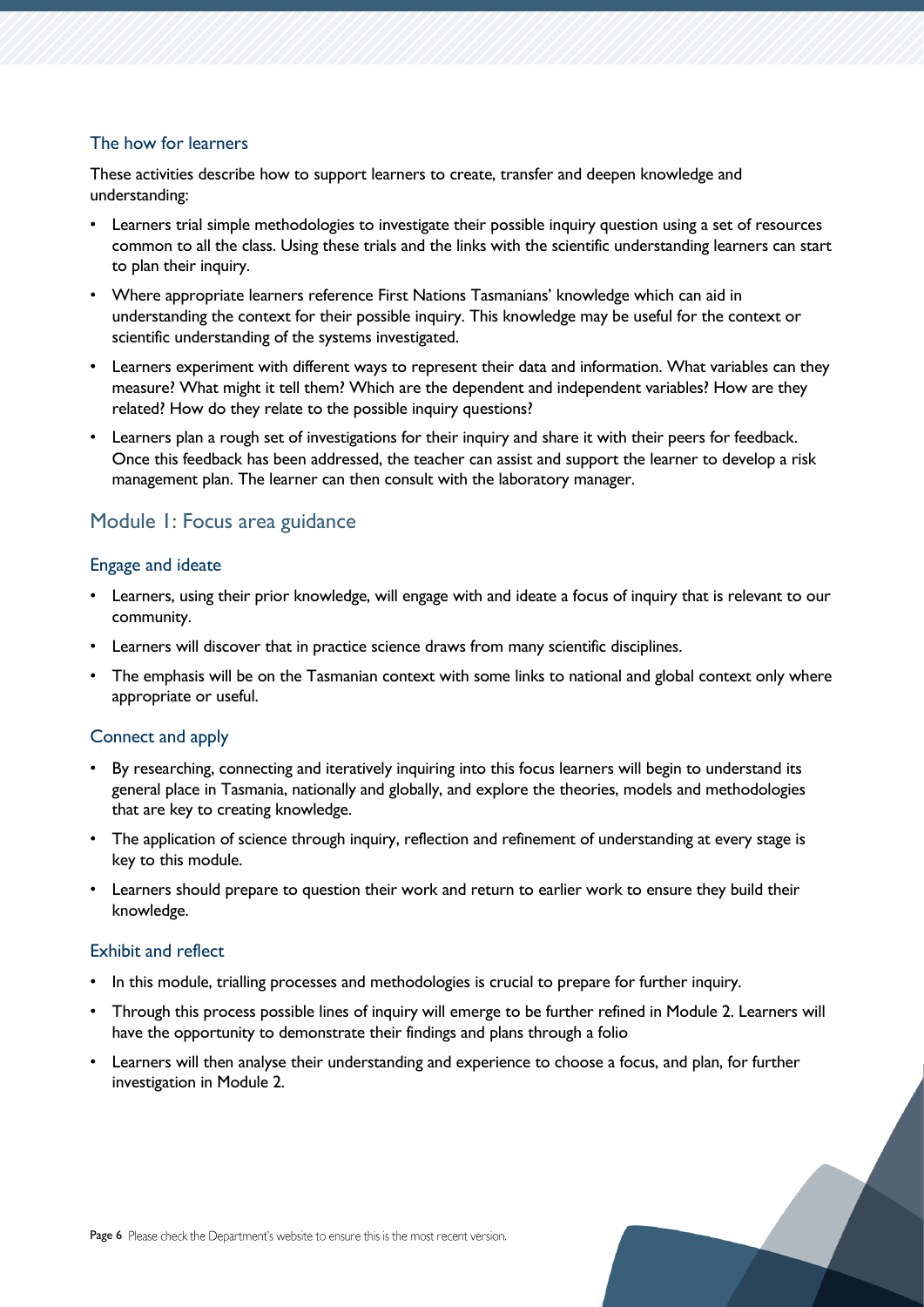#### Module 1: Recommended resources

- Providers offering this course will need equipment, materials and a suitable space to carry out the practical component of the course effectively and safely.
- Communities of Practice may provide additional resources.
- Tasmanian Field Study Centres: Field Study Centres [The Department of Education Tasmania](https://www.education.tas.gov.au/parents-carers/programs-and-initiatives/field-study-centres/)
- Aboriginal Education Services (Aboriginal Education Services, 2021).
- Motivation and ideas for inquiry can be generated through the 2030 Sustainable Development Goals (United Nations, 2021).
- Tasmanian Field Study Centres: Field Study Centres [The Department of Education Tasmania](https://www.education.tas.gov.au/parents-carers/programs-and-initiatives/field-study-centres/)
- Effect of Inquiry based Learning Method on Students' Motivation (Bayram & al, 2013).
- Inquiry-based learning (Department of Education, Skills and Employement, 2021).
- Enquiry-based learning (Griffth University, 2021).
- Teachers' roles and identities in student-centered classrooms (Keiler, 2018).
- Assessment in inquiry based learning (OPHEA, 2021).
- 5 Ways to Get the Most Out of Student Portfolios (Spencer, 2020).
- Discover, Discuss, Demonstrate: Using Inquiry-Based Learning to Keep Students Engaged (Stephanie Rothstein, 2021).

## <span id="page-6-0"></span>Module 2: Conduct monitor and refine

The following learning outcomes are a focus of this module:

- 1. collaborate with others and monitor, reflect on and manage their learning within a scientific inquiry
- 2. plan, collect and analyse data within a specific application of science to inquire into a system
- 3. apply concepts and processes from selected scientific theories and models to inquire into a system
- 4. communicate data and information using standard scientific conventions for qualitative and quantitative representation and comment on its reliability
- 5. explain the context of their inquiry locally, nationally and globally and relationships between technology, science and the broader community for a particular scientific application
- 7. modify and finalise experimental design for an inquiry as they collect and analyse data, undertake further research, and monitor their progress.

#### Module 2: Teaching strategies

Teachers will need to rely on the established skills, knowledge, processes, and planning developed in the first module. Learners will have much more responsibility for monitoring and maintaining their own progress. Teachers will ensure that learners are able to continue with an achievable inquiry making suggestions for guidance where necessary.

Regular structured time will have to set aside for learners to add to and reflect on the understanding of science and methodologies that underpin their inquiry. These processes should follow those set up in the first module. Incorporate ongoing self, peer and teacher assessment to maintain progress and continual reflection.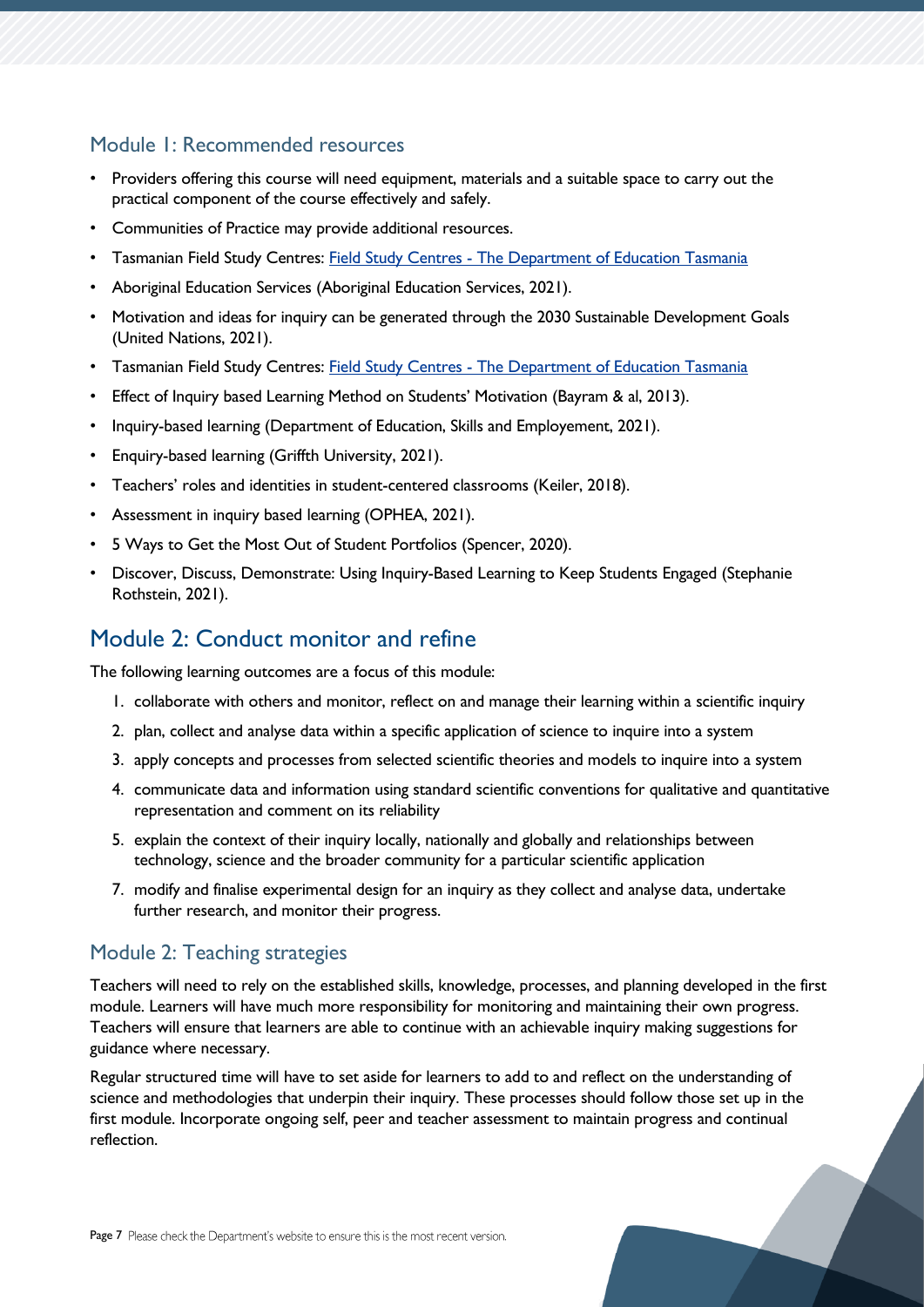Teachers will support learners as they refine their inquiry question with reference to the methodologies and scientific understanding. This should become more targeted to support the learners' investigation. A shared digital logbook is useful to track and support learners' progress with comments, questions, or suggestions.

Scaffold expectations by using the Conduct, Monitor and Refine Work Requirement. While preparing for this Work Requirement, learners can experiment with different methods of presenting the data and information they have generated to best represent the progress of their inquiry. This will be useful for reflecting on their progress and preparing them for the final module.

### Module 2: Examples of learning activities

#### The why for learners

These activities describe how to help learners set goals and make connections:

- Learners continue to investigate the importance of the science related to their inquiry for Tasmania and the issues that accompany it. Through this process they can start to refine the context and make connections with similar science and issues nationally and globally.
- Learners continue to research the scientific understanding that underpins their inquiry. Making new connections and recording any questions that may arise. What further understanding do I need? Are there any other studies that could help the inquiry?
- Learners share their plans with others in the class with similar inquiry questions or processes. Through Module 2 they can discuss their progress and what they have learnt about all aspects of their inquiry to suggest refinements to each other.

#### The what for learners

These activities describe how to help learners to grasp big ideas and key understandings, make links to prior learning and organise new information:

- as learners collect and reflect on their data. They can identify future refinements to their knowledge and practice. Are there gaps on the data? Are there some unexpected results? How can these be explained? What changes to the methodologies could assist?
- Connect learners, in-person or online, to a scientist or other expert working in a similar area. The learners can, in dialogue, learn more about what is important as they refine their inquiry question.
- Learners make as detailed observations as possible in relation to the collection of data. This may include video or photographic evidence. Use this to explain data collected in comparison to what would happen if the scientific model represented the system perfectly.

#### The how for learners

These activities describe how to support learners to create, transfer and deepen knowledge and understanding:

- Learners refine the ways to represent the data and information they have generated to demonstrate what they have found and what still needs further investigation. If using a spreadsheet to assist include this new data as it is generated for interpretation.
- Learners refine their scientific understanding to explain the data as they collect it. They use their logbook to reflect on what scientific understanding is most suited to explaining their findings while other explanations are less relevant.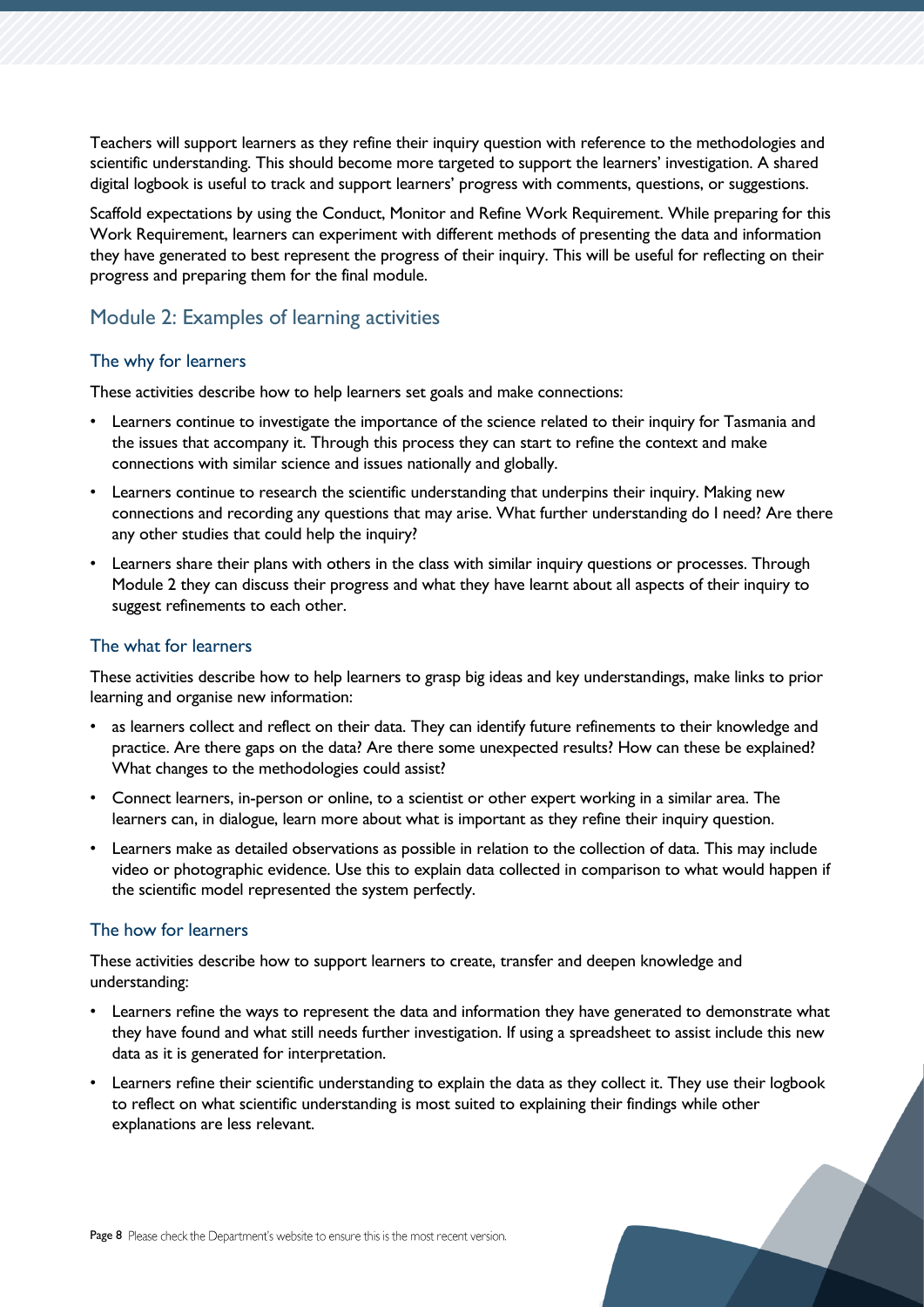• Learners use the refinement processes to plan for the collection of the last sets of data in the next module. What is the purpose of these processes? Is it gaps in the data? Is it to confirm their current dataset? Has something else emerged that needs testing in relation to the finalised inquiry question?

### Module 2: Focus area guidance

#### Engage and ideate

- As the inquiry progresses, monitor and refine all aspects.
- This module provides an opportunity for the learner to engage more deeply with the focus of inquiry.
- Learners will finalise their inquiry question and the processes used to pursue it. They will do this through further targeted research, reflection, and investigation into this focus

#### Connect and apply

- By applying theories, models and methodologies they will be able to refine the connections they have already made to support their extended inquiry.
- The application of science through inquiry, reflection and refinement of understanding at every stage is key to this module.
- Learners should always question their work and return to earlier work to ensure they are able to build their knowledge and narrow the focus of the inquiry.

#### Exhibit and reflect

- In this module, trialling processes and methodologies is crucial to prepare for further inquiry.
- Through this process possible lines of inquiry will emerge to be further refined in Module 2. Learners will have the opportunity to demonstrate their findings and plans through a folio
- Learners will then analyse their understanding and experience to choose a focus, and plan, for further investigation in Module 2.

#### Module 2: Recommended resources

- Providers offering this course will need equipment, materials and a suitable space to carry out the practical component of the course effectively and safely.
- Communities of Practice may provide additional resources.
- Tasmanian Field Study Centres: Field Study Centres [The Department of Education Tasmania](https://www.education.tas.gov.au/parents-carers/programs-and-initiatives/field-study-centres/)
- Aboriginal Education Services (Aboriginal Education Services, 2021).
- Tasmanian Field Study Centres: Field Study Centres [The Department of Education Tasmania](https://www.education.tas.gov.au/parents-carers/programs-and-initiatives/field-study-centres/)
- Effect of Inquiry based Learning Method on Students' Motivation (Bayram & al, 2013).
- Inquiry-based learning (Department of Education, Skills and Employement, 2021).
- Enquiry-based learning (Griffth University, 2021).
- Teachers' roles and identities in student-centered classrooms (Keiler, 2018).
- Assessment in inquiry based learning (OPHEA, 2021).
- 5 Ways to Get the Most Out of Student Portfolios (Spencer, 2020).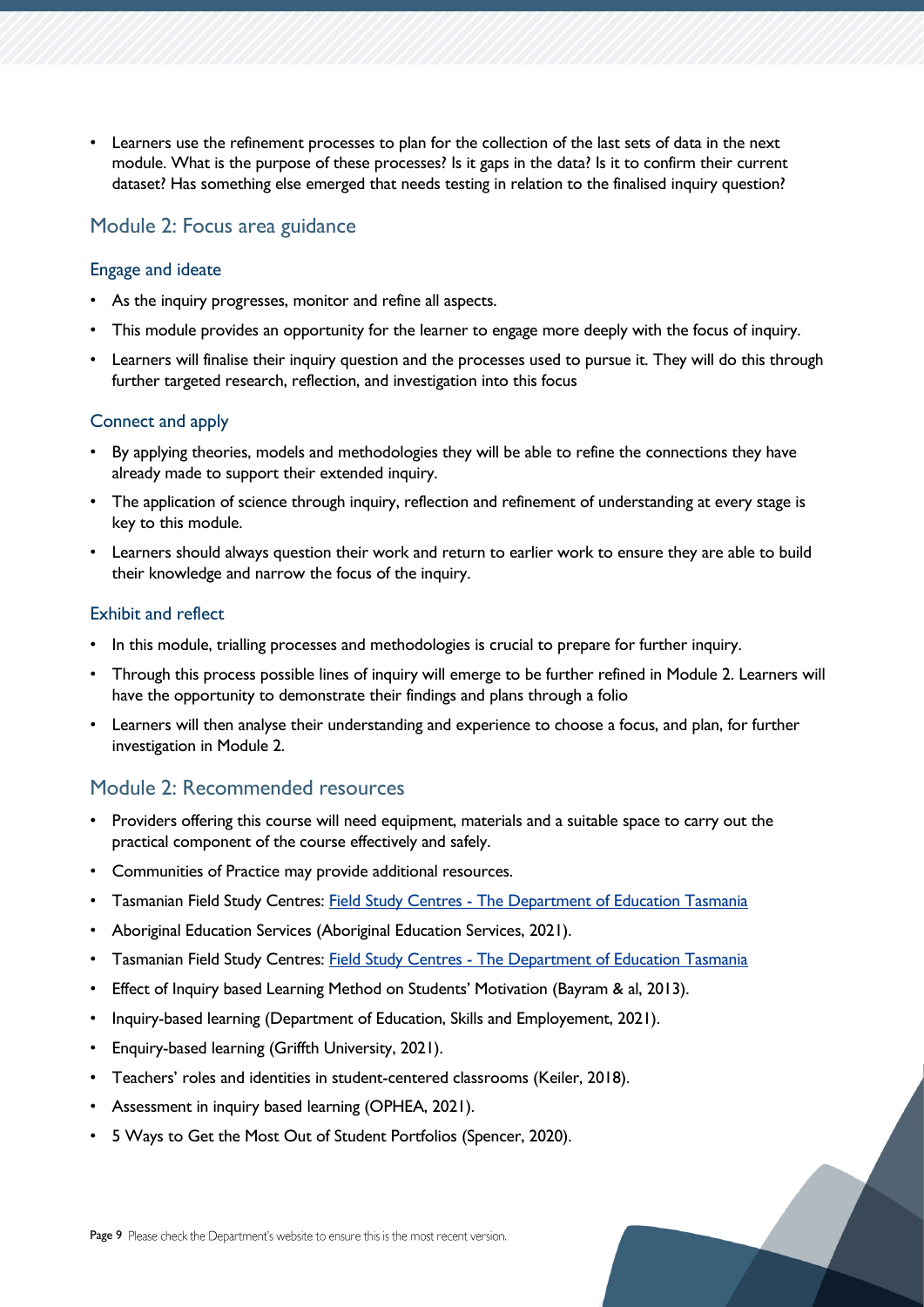• Discover, Discuss, Demonstrate: Using Inquiry-Based Learning to Keep Students Engaged (Stephanie Rothstein, 2021).

### <span id="page-9-0"></span>Module 3: Review, represent and recommend

The following learning outcomes are a focus of this module:

- 1. collaborate with others and monitor, reflect on and manage their learning within a scientific inquiry
- 2. plan, collect and analyse data within a specific application of science to inquire into a system
- 3. apply concepts and processes from selected scientific theories and models to inquire into a system
- 4. communicate data and information using standard scientific conventions for qualitative and quantitative representation and comment on its reliability
- 5. explain the context of their inquiry locally, nationally and globally and relationships between technology, science and the broader community for a particular scientific application
- 8. use science inquiry skills to assess and represent the key data and findings from an extended inquiry into systems and make recommendations for further study.

#### Module 3: Teaching strategies

Above all, the focus of this module is on analysis and representation of understanding. It will take time to for learners to make connections between all aspects of their inquiry. Practical work designed and undertaken should finalise answering the inquiry question from the earlier module.

Use the specifications for the folio and presentation Work Requirements to plan for explicit teaching and provide checkpoints for learners to assess their progress. Teachers should encourage learners to focus their time on the more challenging aspects of these Work Requirements. These include:

- summarising, representing and interpreting data from the inquiry
- analysis leading to conclusions
- suggestions for further investigation.

The creation of a formal scientific paper and a poster will require some explicit teaching and monitoring. Use the regular processes established earlier in the course and the logbook to document progress and selfreflection. Provide opportunities for peer and teacher comments and suggestions.

Communicating understanding is more important than meeting a word count. The scientific paper can be in any mode or modes that convey the information needed. Where appropriate encourage learners to use accepted scientific formats in place of words. For example:

- diagrams
- data tables
- graphs
- statistical analysis
- algebraic modelling.

The poster should include concise, large font, statements to assist others with interpreting the diagrams, charts and images and other visual representations rather than large blocks of text.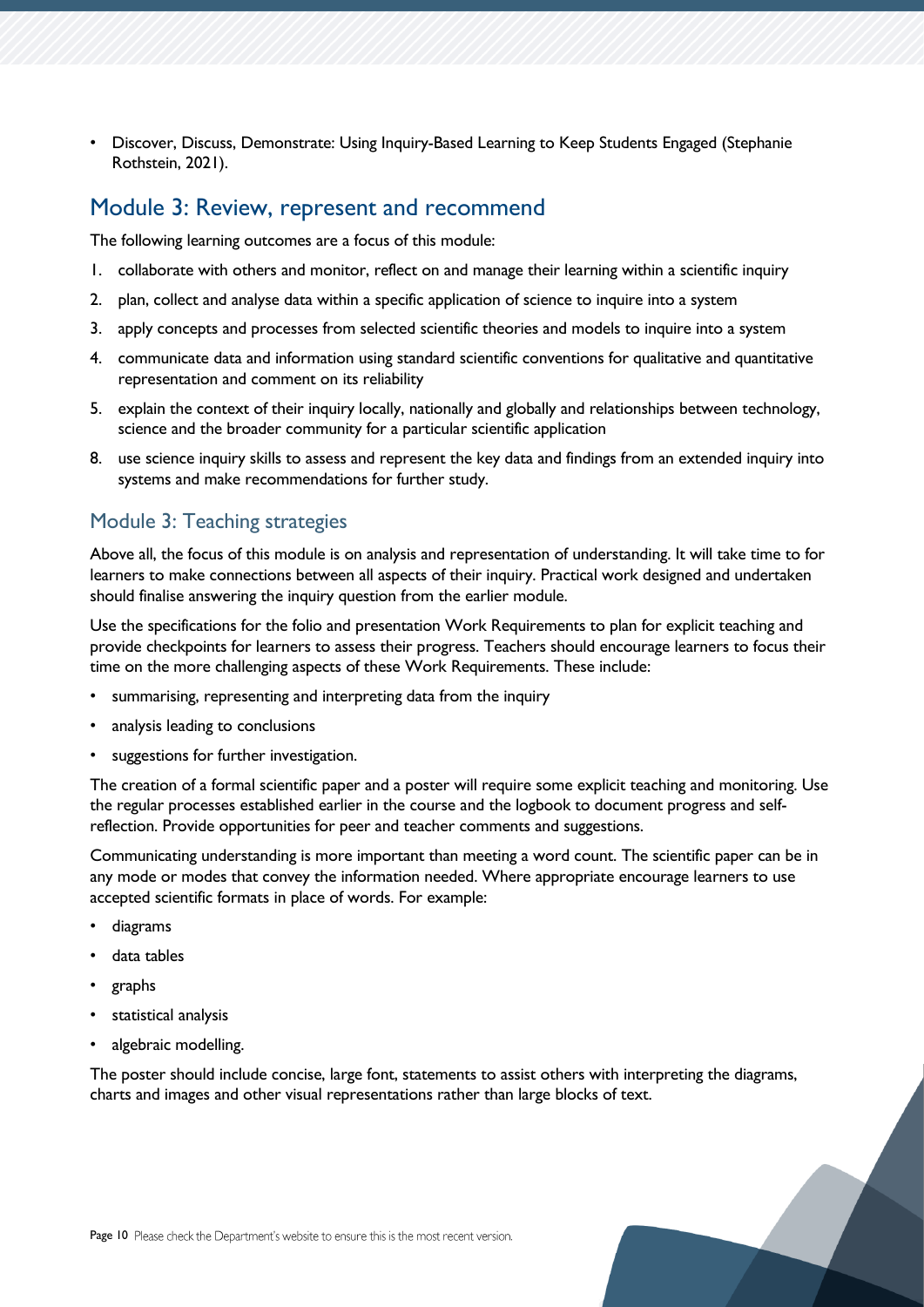### Module 3: Examples of learning activities

#### The why for learners

These activities describe how to help learners set goals and make connections:

- Using feedback from presenting the quad chart at the end of the earlier module learners can reflect on how to represent what they have found to date more effectively. What needs to be done to provide clear evidence and explanations?
- Learners begin to review the work they have recorded in their logbook together with their own, peer and teacher reflections to make further possible connections. Is there something that makes sense now that didn't before or something that you may have missed?
- Learners plan their time for the remainder of the module to ensure that they have time to work through any areas of need within their inquiry. For example, finalising their overall data analysis to make reasoned evidence-based conclusions.

#### The what for learners

These activities describe how to help learners to grasp big ideas and key understandings, make links to prior learning and organise new information:

- As learners complete their final data collection, they assess the data to see where it fits within the inquiry. Is this data collection serving the intended purpose or is it posing more questions? What might need to go into possible further investigations in the paper?
- What scientific knowledge and models describe what learners have found? How are these best represented? With a diagram, a series of images or another representation? How can the connections between the inquiry and science be explained?
- Learners review their data and information for any limitations that may have affected the inquiry overall. Were they unavoidable in the inquiry (for example, limitations in accuracy of measuring equipment)? Could they be avoided in a future investigation?

#### The how for learners

These activities describe how to support learners to create, transfer and deepen knowledge and understanding:

- Challenge learners to create a coherent scientific paper that only includes the most important data and information without ignoring important parts of the inquiry. The paper needs to allow others to understand what has been found and replicated in the inquiry.
- Challenge learners to create a poster that contains the essence of the inquiry and what it has found without an overload of information. There should be enough information for people to understand what you have found and why to ask relevant questions.
- Encourage learners to use each other, their teacher and any other person that may be able help in completing this module. This is particularly important for the presentation of the poster. Practise this presentation with trusted others before assessment.

#### Module 3: Focus area guidance

#### Engage and ideate

• Scientific inquiry requires significant time to reflect, analyse, communicate and recommend.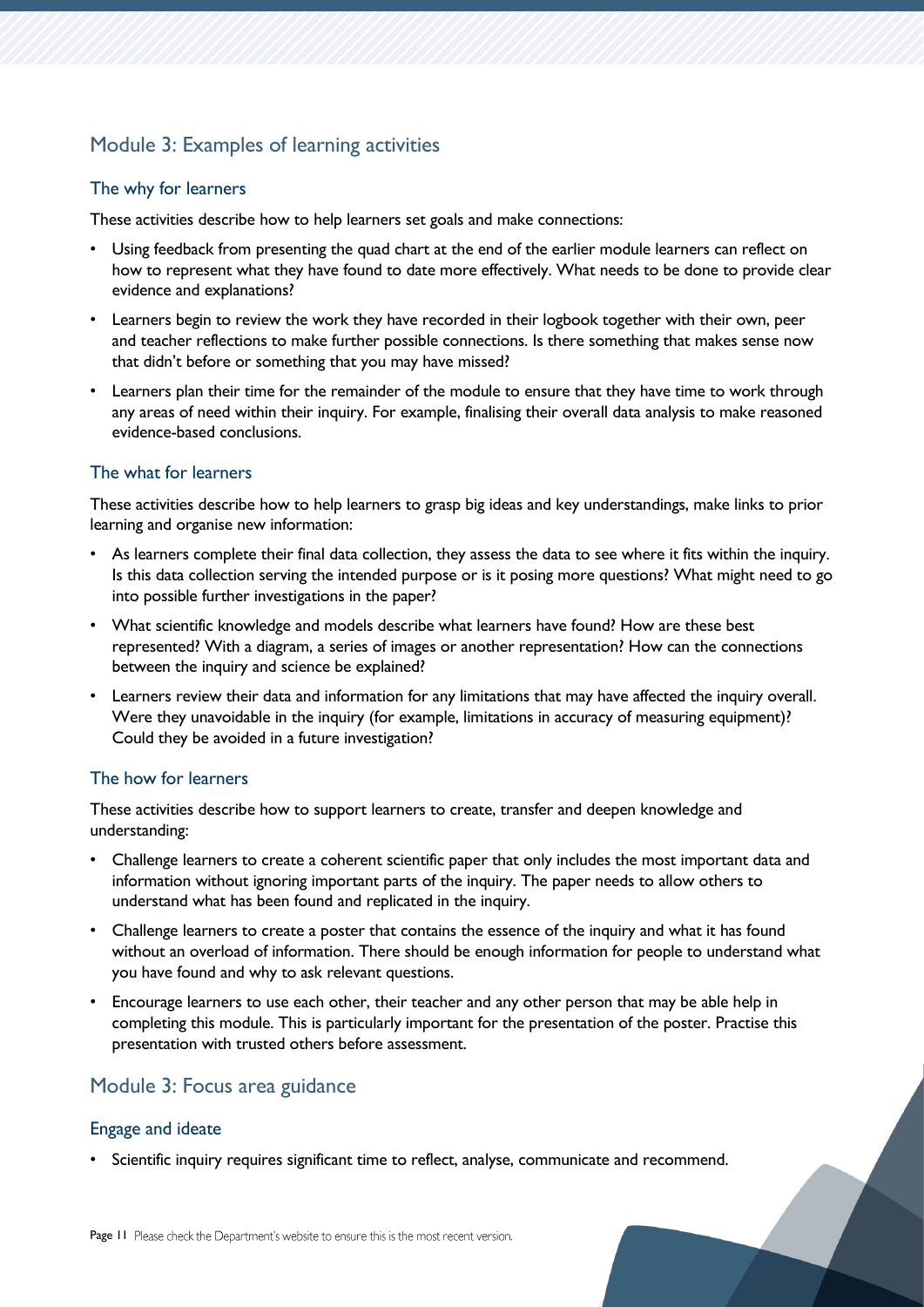- Module 3 of Transdisciplinary Science Level 2 provides an opportunity to finalise data collection and focus on completing the inquiry.
- By engaging with this module learners can complete any further investigation or research required to support answering their inquiry question.

#### Connect and apply

- By applying only the most relevant theories, models and methodologies, they will be able to make the connections required to develop valid and supported conclusions.
- As with earlier modules, specific application of science through inquiry, reflection and refinement of understanding at every stage is key.

#### Exhibit and reflect

- At this stage learners should do this to ensure that their analysis, communication and presentation reflects their inquiry question.
- Through this process possible answers emerge for discussion and will be finalised. Learners will demonstrate their findings through a folio, a poster and a presentation.

#### Module 3: Recommended resources

- Providers offering this course will need equipment, materials and a suitable space to carry out the practical component of the course effectively and safely.
- Communities of Practice may provide additional resources.
- **Tasmanian Field Study Centres: Field Study Centres [The Department of Education Tasmania](https://www.education.tas.gov.au/parents-carers/programs-and-initiatives/field-study-centres/)**
- Aboriginal Education Services (Aboriginal Education Services, 2021).
- Tasmanian Field Study Centres: Field Study Centres [The Department of Education Tasmania](https://www.education.tas.gov.au/parents-carers/programs-and-initiatives/field-study-centres/)
- Effect of Inquiry based Learning Method on Students' Motivation (Bayram & al, 2013).
- Inquiry-based learning (Department of Education, Skills and Employement, 2021).
- Enquiry-based learning (Griffth University, 2021).
- Teachers' roles and identities in student-centered classrooms (Keiler, 2018).
- Assessment in inquiry based learning (OPHEA, 2021).
- 5 Ways to Get the Most Out of Student Portfolios (Spencer, 2020).
- Discover, Discuss, Demonstrate: Using Inquiry-Based Learning to Keep Students Engaged (Stephanie Rothstein, 2021).

# <span id="page-11-0"></span>Supporting learner responses

The work requirements outlined in the course document describe the fundamental assessment evidence. Inclusion of other tasks may support and enhance learning. Learning activities aim to support and enrich understanding and achievement of the learning outcomes. Possible strategies to support learner responses to work requirements are provided.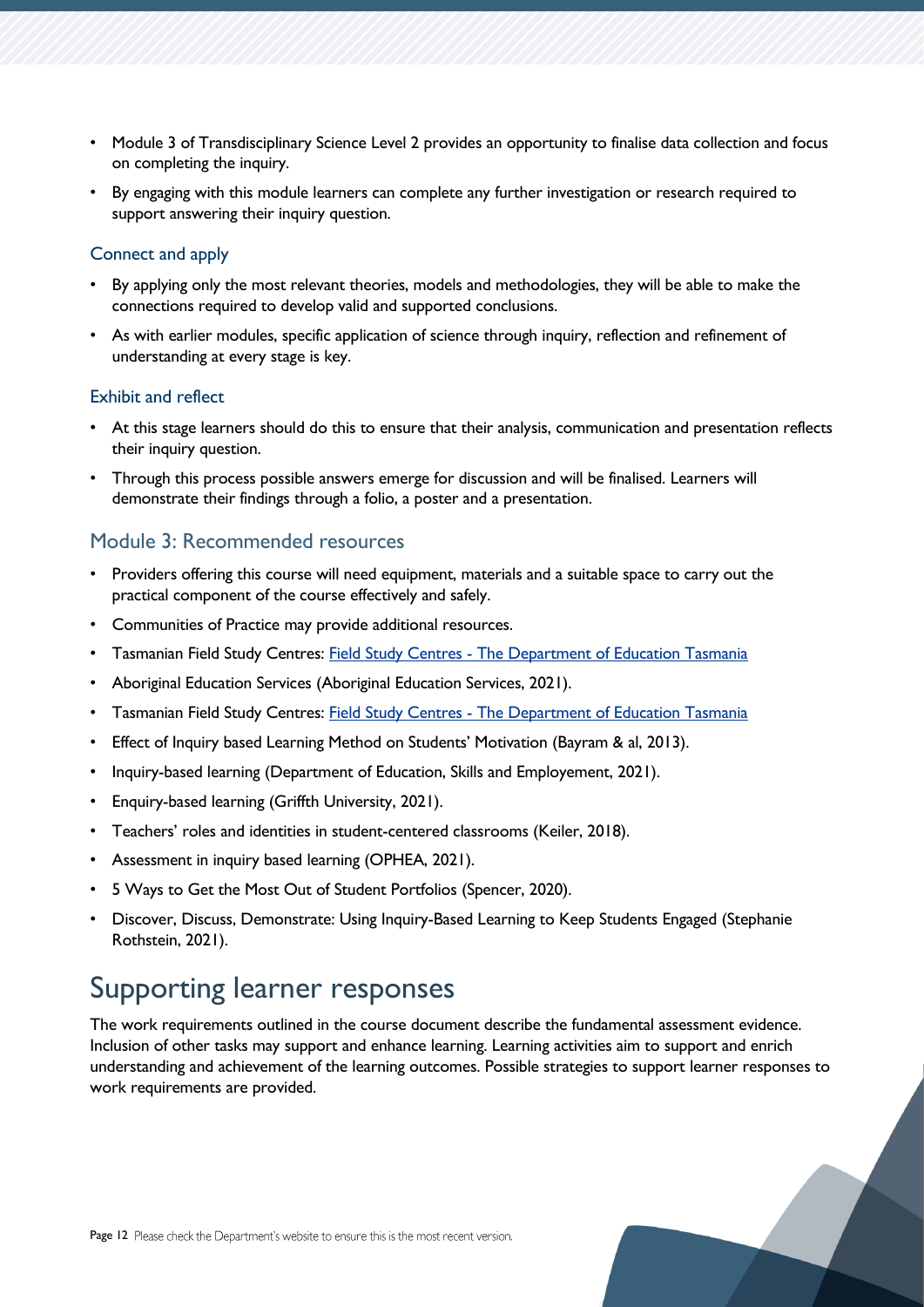# <span id="page-12-0"></span>Module 1: Research and plan

#### **Context**

In this unit, learners have explored inquiry processes with a particular focus on what is required to plan a scientific inquiry for a period of 8 weeks. Additionally, they may have undertaken/participated in excursions, incursions or expert discussions.

This work requirement for the research outline allows the learner to demonstrate that they have an achievable plan to complete a transdisciplinary science inquiry within the scope of this course. The design of the content and logbook for this module lead learners to this point.

#### Relevant learning outcomes

- 2. plan, collect and analyse data within a specific application of science to inquire into a system
- 3. apply concepts and processes from selected scientific theories and models to inquire into a system
- 4. communicate data and information using standard scientific conventions for qualitative and quantitative representation and comment on its reliability
- 5. explain the context of their inquiry locally, nationally and globally and relationships between technology, science and the broader community for a particular scientific application
- 6. apply information they have researched to implement processes and trial methodologies while inquiring into a system.

#### **Scaffolding**

- This Work Requirement provides the main evidence needed to meet the Inquiry Project Approval Procedures.
- The structure of the logbook should support this Work Requirement (and Work Requirements for future modules).
- Learners should practise, trial and generate evidence to complete this task. Documenting what they have learnt so far and their plans for their inquiry.
- Teaching of how to represent this information will be required to support learners.
- Regular self, peer and teacher reflection during this initial module will prepare learners to complete this task.
- Although a word limit is specified, encourage learners to use other accepted scientific representations in place of words where appropriate.
- The annotated bibliography is only required for the most important sources of information.

# <span id="page-12-1"></span>Module 2: Logbook (folio)

#### **Context**

The logbook is a record of observations, data, reflection and learning for the entire module. In this module the learner is taking greater responsibility for their learning with the logbook as the central record. Create the logbook in an exercise book, a loose-leaf folder, or an online platform such as OneNote. A digital record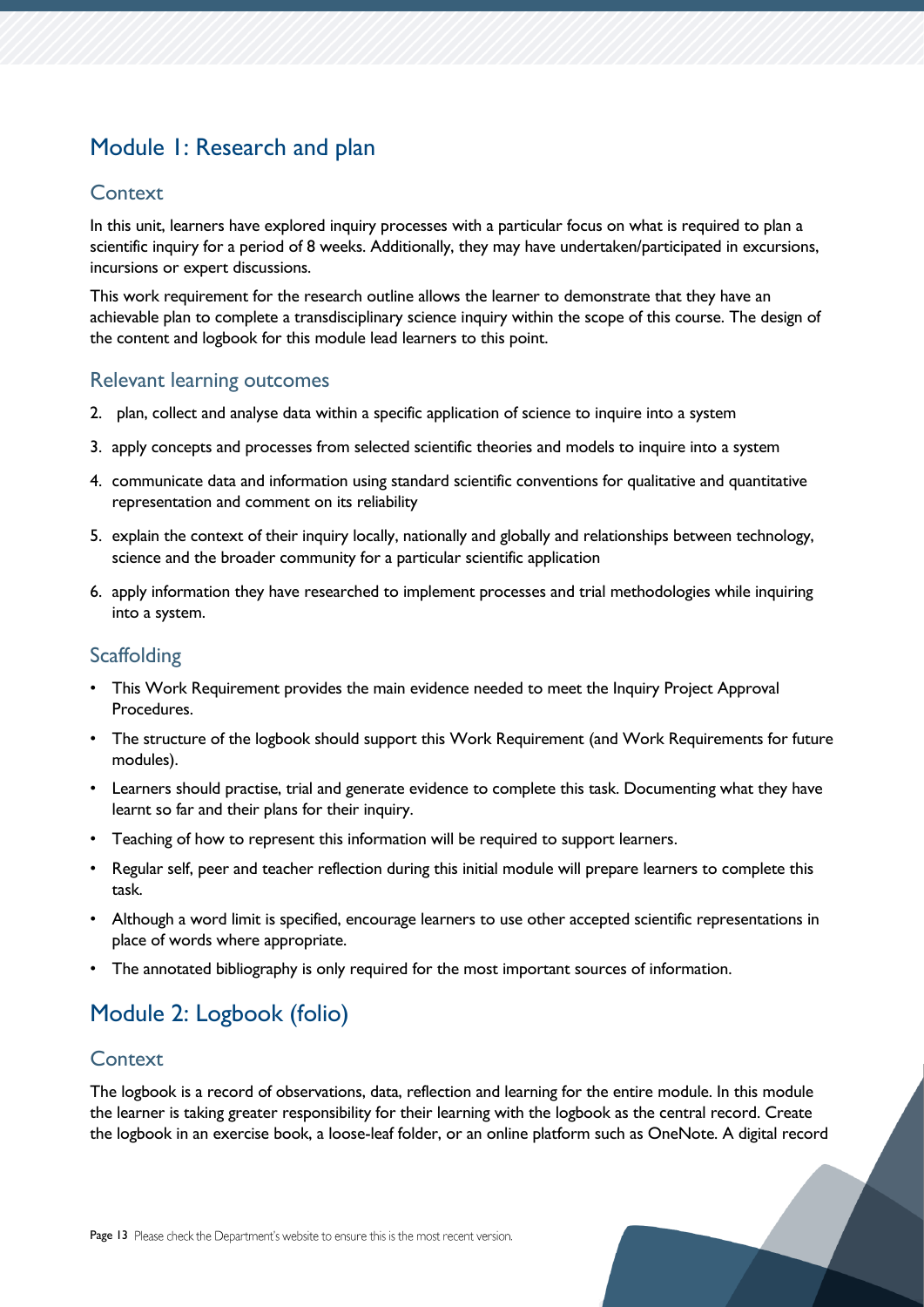makes it easier to record, organise and access ongoing work as well as facilitating self, peer and teacher reflection.

#### Relevant learning outcomes

- 1. collaborate with others and monitor, reflect on, and manage their learning within a scientific inquiry
- 2. plan, collect and analyse data within a specific application of science to inquire into a system
- 3. apply concepts and processes from selected scientific theories and models to inquire into a system
- 4. communicate data and information using standard scientific conventions for qualitative and quantitative representation and comment on its reliability.

#### **Scaffolding**

- In this module learners, although supported, have much greater responsibility for their learning scaffolding should guide learners and provide opportunities for reflection.
- The logbook should have sections that support the learners to record, reflect on, and reorganise their work with sections such as:
	- planning
	- monthly log
	- running annotated bibliography
	- research notes
	- observations and data
	- emerging relationships
	- reflection and evaluation
	- log of time on task
	- peer and self-assessment
	- teacher feedback.
- Learners should have in mind that they need to finalise their inquiry question and have largely completed collecting data by the end of the module.
- Provide regular opportunities for learners to reorganise their work.
- Schedule regular self, peer and teacher review to ensure learners are progressing well.
- Regular opportunities to refine the contextual information and the supporting scientific models and theories are essential.

### <span id="page-13-0"></span>Module 3: Review, represent and recommend – presentation

#### **Context**

In this unit, learners have explored finalising their inquiry with a particular focus on completing outstanding data collection for a period of 4 weeks. Together with the authoring of a scientific paper the poster will require the remaining 7 weeks of the module.

This presentation work requirement allows the learner to replicate the common process of a poster presentation accompanied with follow-up questions. The poster should represent the major evidence and findings of the inquiry without an overload of information.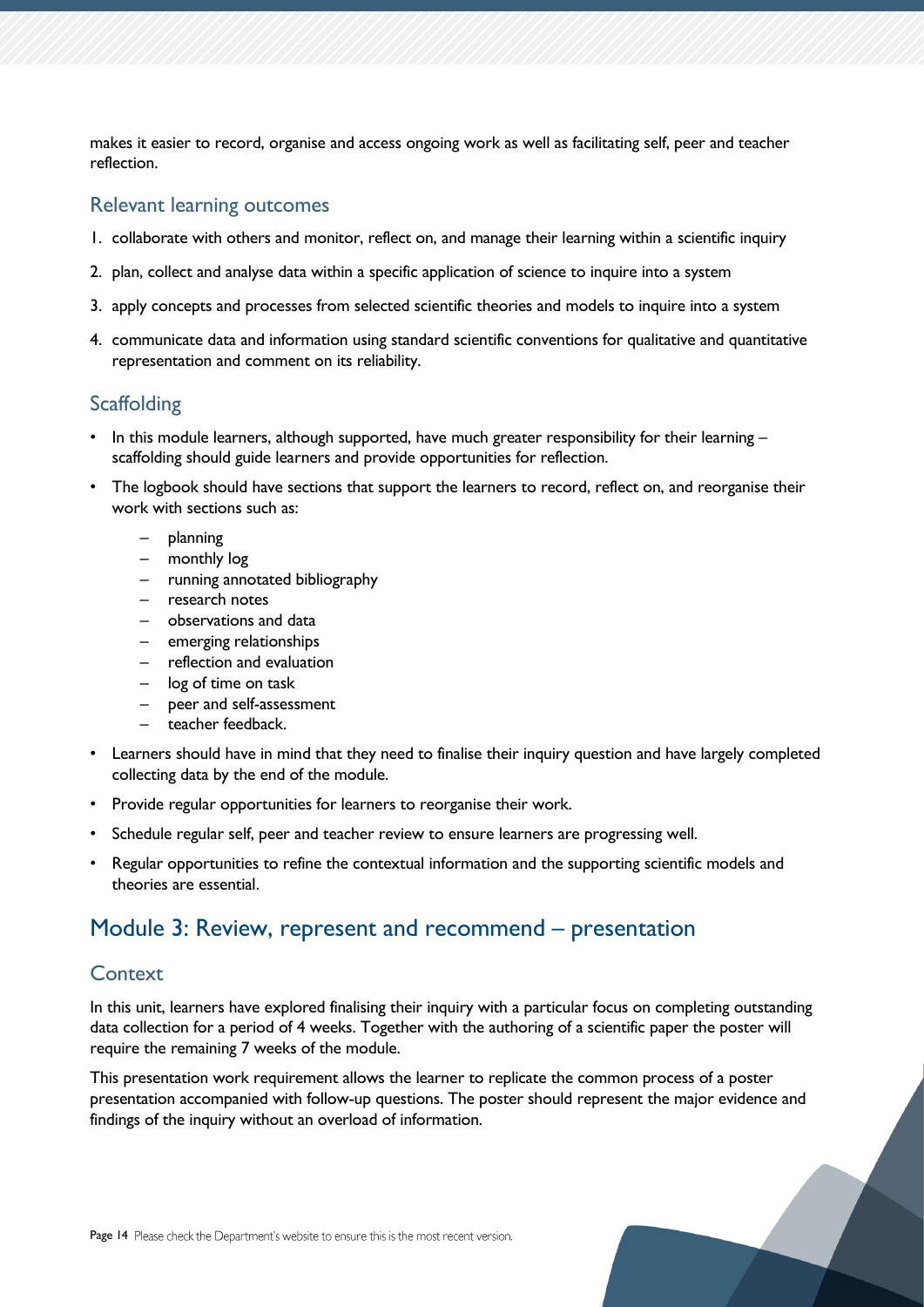### Relevant learning outcomes

- 4. communicate data and information using standard scientific conventions for qualitative and quantitative representation and comment on its reliability
- 5. explain the context of their inquiry locally, nationally and globally and relationships between technology, science and the broader community for a particular scientific application
- 8. use science inquiry skills to assess and represent the key data and findings from an extended inquiry into systems and make recommendations for further study.

### **Scaffolding**

- Learners will need explicit guidance for producing the poster.
- Above all, the poster and presentation are a celebration of what learners have achieved in the year.
- Learners need to convey the major evidence and the outcome of their analysis for the poster.
- Text should be concise and in large font.
- Diagrams, charts, and images should convey the bulk of the data and information.
- The format of asking questions allows learners to demonstrate the depth and extent of their learning.
- Question learners to discern what they understand rather than gaps in their knowledge and skills.
- The presentation of the poster is an ideal time for learners to demonstrate their own participation and collaboration with others.
- Teachers, and peers, should ask questions about the presentation and meaning of information and data.

# <span id="page-14-0"></span>Additional support resources<sup>2</sup>

- [Course Document](https://www.tasc.tas.gov.au/students/courses/science/tds215122/)
- [Sample Scope and Sequence](https://documentcentre.education.tas.gov.au/_layouts/15/DocIdRedir.aspx?ID=TASED-1409172972-1879)
- [Community of Practice](https://11and12.education.tas.gov.au/communities-of-practice/)

# <span id="page-14-1"></span>References

Aboriginal Education Services, 2021. *Aboriginal Education Services.* [Online] Available at: https://www.education.tas.gov.au/parents-carers/school-colleges/aboriginal-educationservices/

[Accessed 19 11 2021].

Bayram, Z. & al, e., 2013. Effect of Inquiry based Learning Method on Students' Motivation. *Procedia - Social and Behavioral Sciences,* Volume 106, pp. 988-996.

Department of Education, Skills and Employement, 2021. *Inquiry-based learning.* [Online] Available at: https://www.dese.gov.au/australian-curriculum/national-stem-education-resourcestoolkit/i-want-know-about-stem-education/what-works-best-when-teaching-stem/inquiry-based-

 $<sup>2</sup>$  All resources cited were accessed and checked for accuracy and appropriateness of content in November 2021.</sup>

Page 15 Please check the Department's website to ensure this is the most recent version.